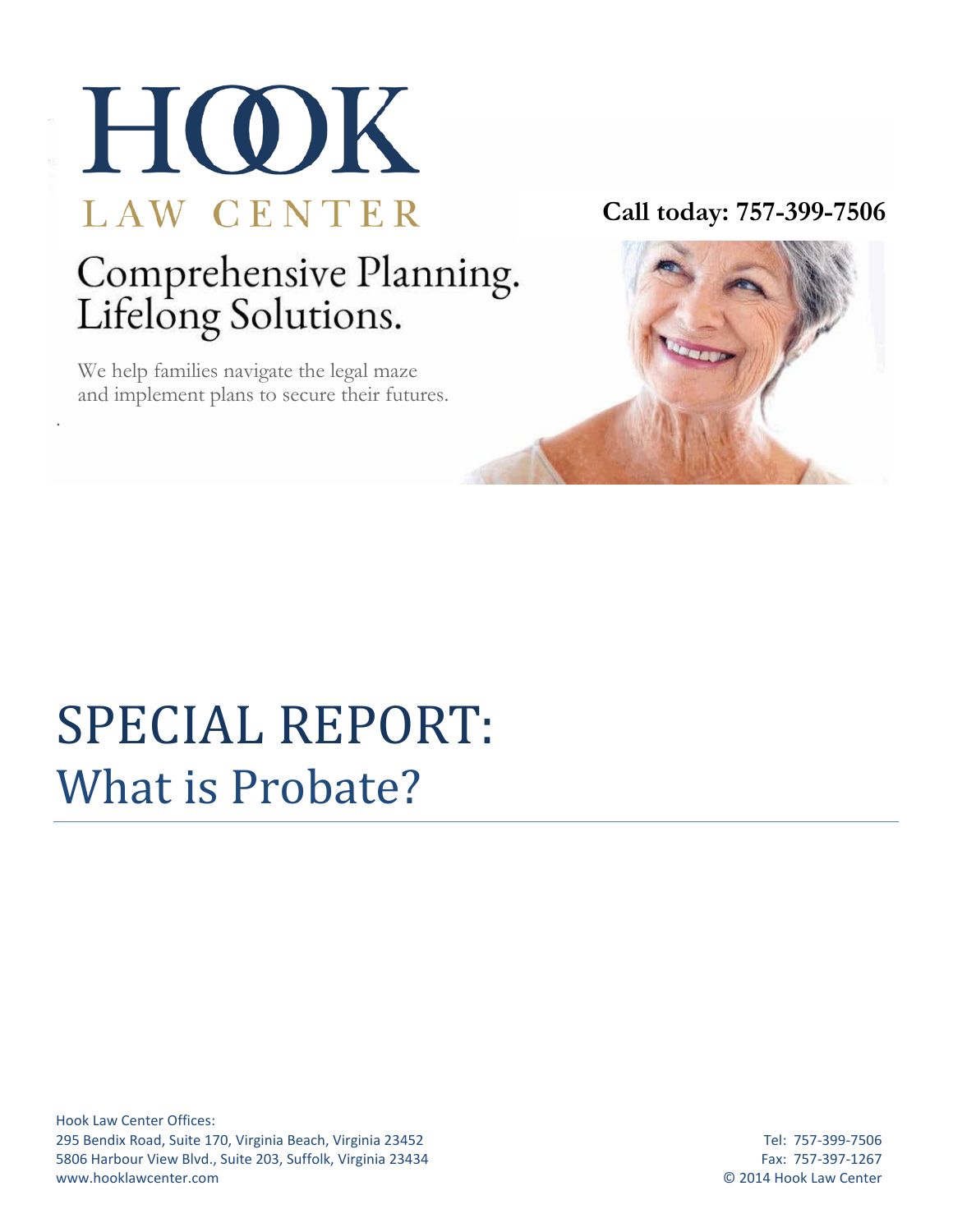Probate is the process by which a deceased person's property, known as the "estate," is passed to his or her heirs and legatees (people named in the will). In Virginia, the entire process is supervised by the Circuit Court and usually takes about a year; however, substantial distributions from the estate can be made in the interim. Avoiding probate is possible through the use of a revocable living trust. It is noteworthy that avoiding probate is not the same thing as avoiding a creditor. People sometimes make that mistake. A creditor is likely to be able to access assets whether they pass through the probate system of through a revocable trust. An irrevocable trust, however, may be able to avoid a creditor, depending on the language of the instrument.

#### WHAT PROPERTY IS SUBJECT TO THE PROBATE PROCESS?

The probate estate includes all property held in the decedent's name. Certain kinds of property, such as property owned jointly by the deceased and another person, real property, life insurance, retirement plan assets, and property held in trust, are not part of the probate estate and are not subject to the probate process. In Virginia, unless the will directs the executor to sell the decedent's real property, the real property passes directly to the beneficiaries named in the will and is not part of the probate estate. Jointly-owned bank accounts pass automatically to the surviving owners upon the death of one of the owners without going through probate. Retirement plan assets pass to the designated beneficiary without going through probate. The nonprobate property, however, is part of the decedent's taxable estate (see below).

#### HOW IS THE PROBATE PROCESS STARTED?

First, the original will and death certificate are filed with the Clerk of the Circuit Court by an interested party. Unless the will has a self-proving affidavit attached, the decedent's signature on the will must be proven by having one of the witnesses to the will appear and testify under oath. After the decedent's signature is proven, the executor named in the will is appointed by the court. Unless surety is waived in the will, the executor must have an insurance company post surety for his promise to faithfully execute the terms of the will. The clerk will also prepare a list of the decedent's heirs at law (i.e. the people who would have taken the estate if there had been no will). Within 30 days after the executor has been appointed, he must mail a notice to each of the decedent's heirs at law (usually the surviving spouse, children, and children of any deceased children) and to those persons named as beneficiaries in the will.

#### WHAT IS THE PROBATE TAX?

Upon probate of the will, the clerk will collect a probate tax. The tax is imposed on the value of all intangible property wherever located and the value of the real and tangible property located in Virginia. The following are examples of property not included in the valuation of the estate for purposes of the probate tax: